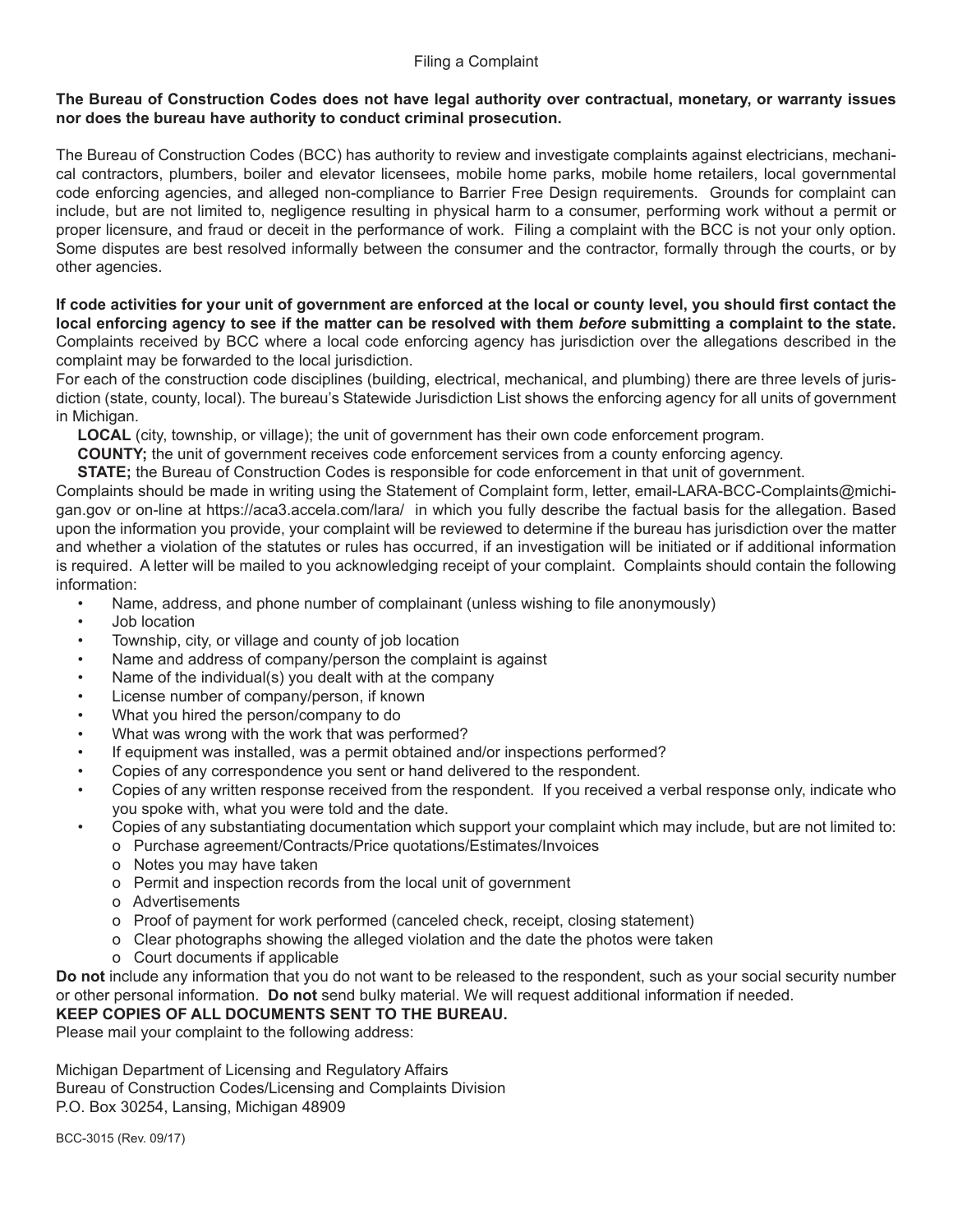

# **Statement of Complaint**

Michigan Department of Licensing and Regulatory Affairs **SUBMIT Print Clear** Bureau of Construction Codes/Licensing and Compliance Division PO Box 30254, Lansing, MI 48909 517-241-9316 E-Mail: lara-bcc-compliance@michigan.gov



COMPLAINT NUMBER - FOR OFFICIAL USE ONLY

| This form can be completed by       |
|-------------------------------------|
| tabbing to each field and typing in |
| the required information.           |

|            | e required information.                                                  |                                                                                                         |  |
|------------|--------------------------------------------------------------------------|---------------------------------------------------------------------------------------------------------|--|
| Authority: | 1972 PA 230, 1956 PA 217, 1984 PA 192, 2002 PA 733                       | LARA is an equal opportunity employer/program. Auxillary aids, services and other reasonable accommoda- |  |
| Penaltv:   | Failure to provide the information may result in denial of your request. | tions are available upon request to individuals with disabilities.                                      |  |

Please read form in its entirety before completing. •Mail form and all applicable attachments to the address listed above.

## **NOTE: The Bureau is limited in its scope of authority.**

- We do not act as a court of law, we cannot order that monies be refunded, contracts be canceled, damages be awarded, etc.
- We do not provide legal advice.
- We do not take action in matters involving business practices.
- We do not return copies of documents, pictures, plans, or plats.

It is suggested you first contact the person or firm about whom you have a complaint to see if a settlement can be reached. If this is unsuccessful, you may want to consult an attorney to determine your civil options, file an action in Small Claims Court, or contact your local prosecutor. This may be done in conjunction with or in lieu of filing a complaint with this Department.

| THIS COMPLAINT RELATES TO THE FOLLOWING: |                                                                                                                                                                    |
|------------------------------------------|--------------------------------------------------------------------------------------------------------------------------------------------------------------------|
| <b>Barrier Free</b>                      | Electrical Licensee □ Mechanical Licensee □ Plumbing Licensee □ Boiler Licensee □ Elevator Licensee<br>□Local Government □ Mobile Home Park □ Mobile Home Retailer |

### **I. Complainant Information** (information about you)

| YOUR NAME: (Last, First, Middle Initial)                                                                                   |  | <b>E-MAIL ADDRESS:</b>                |                                 |           |  |  |
|----------------------------------------------------------------------------------------------------------------------------|--|---------------------------------------|---------------------------------|-----------|--|--|
|                                                                                                                            |  |                                       |                                 |           |  |  |
| YOUR STREET ADDRESS:                                                                                                       |  | CITY:                                 | STATE:                          | ZIP CODE: |  |  |
|                                                                                                                            |  |                                       |                                 |           |  |  |
| COUNTY:                                                                                                                    |  | TELEPHONE NUMBER (Include Area Code): | FAX NUMBER (Include Area Code): |           |  |  |
|                                                                                                                            |  |                                       |                                 |           |  |  |
| Regular Mail<br>E-Mail (Note: Larger-sized responses may need to be sent via regular mail)<br>Preferred Method of Contact: |  |                                       |                                 |           |  |  |

#### **II. Complaint Information** (who the complaint is against)

| NAME OF BUSINESS OR INDIVIDUAL COMPLAINT IS REGARDING:                                                                                                                                                 | LICENSE NUMBER (If Known):            |         |           |  |  |  |
|--------------------------------------------------------------------------------------------------------------------------------------------------------------------------------------------------------|---------------------------------------|---------|-----------|--|--|--|
| <b>CONTACT PERSON:</b>                                                                                                                                                                                 | TELEPHONE NUMBER (Include Area Code): | COUNTY: |           |  |  |  |
| <b>STREET ADDRESS:</b>                                                                                                                                                                                 | CITY:                                 | STATE:  | ZIP CODE: |  |  |  |
| Yes<br>No<br>Have you contacted the above named business or individual regarding your complaint?<br>If yes, what was the result? (Please provide copies of any documents related to the above contact) |                                       |         |           |  |  |  |
|                                                                                                                                                                                                        |                                       |         |           |  |  |  |
|                                                                                                                                                                                                        |                                       |         |           |  |  |  |
| $-1$                                                                                                                                                                                                   |                                       |         |           |  |  |  |